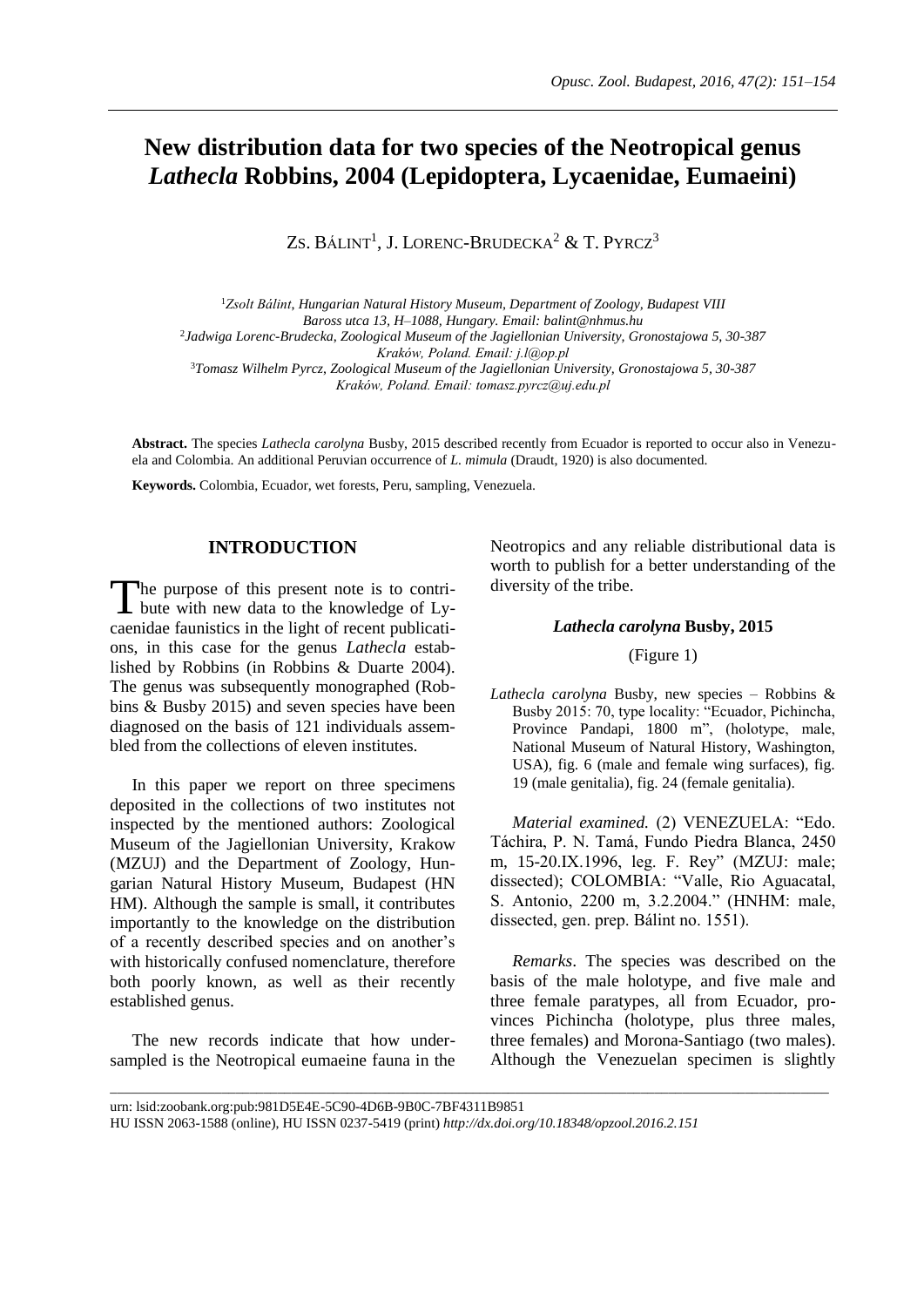worn, the distinguishing characters are well visible: it has no black androconial patch in the anterior portion of dorsal hindwing surface, but a dark patch can be observed on the medial area of the ventral forewing inner margin, and blue scaling extends into the anterior portion of the dorsal forewing surface (*cf*. Robbins & Busby 2015, fig. 6).

As the Colombian specimen is heavily worn, a genital dissection was necessary to have more evidences for a positive identification. The male genitalia structures show all the diagnostic characters of *L. carolyna* illustrated in the figures accompanying the description, in particular a long and narrow shaped valva with pointed terminus in lateral aspect without terminal pincer-like extension, and an aedeagus deeply open dorsally (*cf*. Robbins and Busby 2015, fig. 19).

#### *Lathecla mimula* **(Draudt, 1920)**

# (Figure 2)

- *Thecla mimula* sp. nov. Draudt 1920: 793, type locality: "Pachitea (Peru)" (syntype(s), female, Forschungsinstitut und Naturmuseum Senckenberg, Frankfurt am Main, Germany), pl. 157g, fig. "mimula U".
- *Thecla latagus* Godman & Salvin, 1887 d'Abrera 1995: 1258, 1259 fig. "T. latagus" [misidentification].
- *Lathecla mimula* (Draudt, 1920) [new combination] Robbins 2004: 126, in synonymy of *Lathecla latagus* (Godman & Salvin, 1887).
- *Lathecla mimula* (Draudt, 1920), revised status Robbins & Busby, 2015: 66, fig. 3 (male and female wing surfaces), fig. 15 (male genitalia), fig. 21 (female genitalia).

*Material examined*. (1) PERU: "San Martin, Juanjui, 18.X.2003." (coll. Pierre Boyer, to be deposited in MZUJ).

*Remarks*. The identity of the species and its generic placement has been clarified by Robbins & Busby (2015), on the basis of 22 male and 14 female specimens. They described and documented both sexes for the first time. The male is

distinctive having black coloured androconia on the dorsal wing surface, a character shared only with a single congener, *L. latagus*; but they can be easily differentiated on the basis of wing shape, coloration and pattern as *L. mimula* has less rounded outer margin, brighter blue dorsal structural colour with narrower black forewing border (*cf.* figures in d'Abrera 1995).

# **DISCUSSION**

#### *Lathecla carolyna* **in Venezuela**

The report of *L. carolyna* in Venezuela is an important extension of the species' distribution range. In Venezuela, the species was found in a similar biotope as in Ecuador, in moist montane forest at 1800 m asl. The exact collecting place, the Fundo de Piedras Blancas above the locality of San Vicente de la Revancha in the Tama range on the Venezuela-Colombia border, the northern extremity of the Andean Eastern Cordillera (= GPS coordinates: N 7.502068; W 72.343147) is a place where several geographically extremely restricted species of butterflies are found including the unusual *Catasticta revancha* Rey & Pyrcz, 1996, which is hitherto known only from this locality. The forest in Piedras Blancas is restricted to a river gulley and is surrounded by extensive potato and other crops plantations, and is therefore under a severe anthropogenic pressure. Interestingly, in the neighbouring Betania valley *L. carolyna* has not been collected so far, even though that this region has been much more intensely sampled for butterflies.

*L. carolyna* is the second species of the genus *Lathecla* recorded from Venezuela alongside *Lathecla fernandezi* Robbins & Busby, 2015. The two species can easily be distinguished on the basis of different wing shape and scaling as *L. fernandezi* has a more rounded inner forewing margin, and tan grey or white coloured androconia (see Robbins & Busby 2015).

Based on the known distribution patterns indicated by Robbins & Busby (2015) two more species belonging to *Lathecla* can be expected to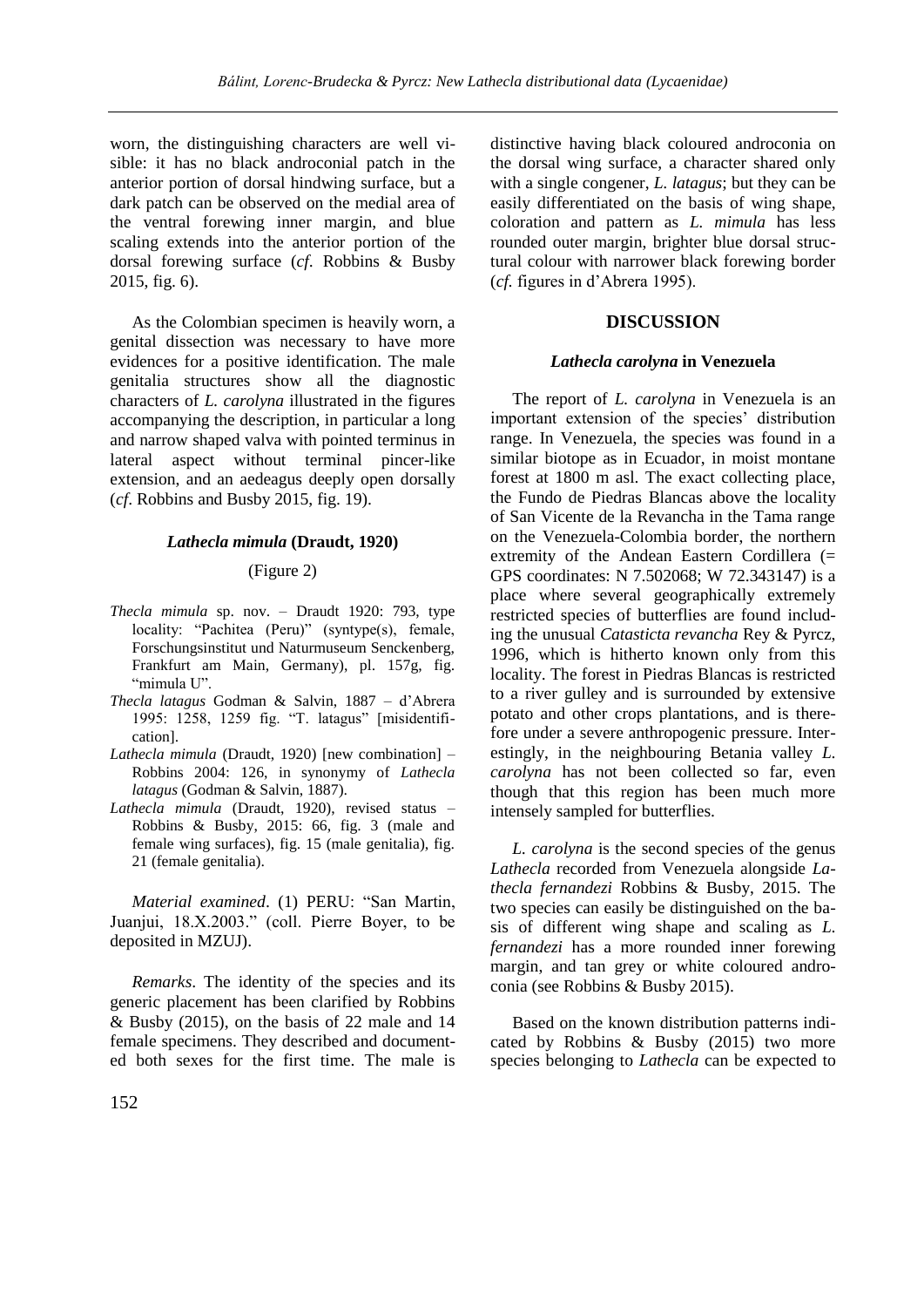

**Figure 1.** Distribution of *Lathecla carolyna* Busby, 2015; dark (red) squares: records of Robbins & Busby (2015); light (yellow) squares: new records (copyright: GoogleMaps).



**Figure 2.** Distribution of *Lathecla mimula* (Draudt, 1920); dark (red) squares: records of Robbins & Busby (2015); light (yellow) square: new record (copyright: GoogleMaps).